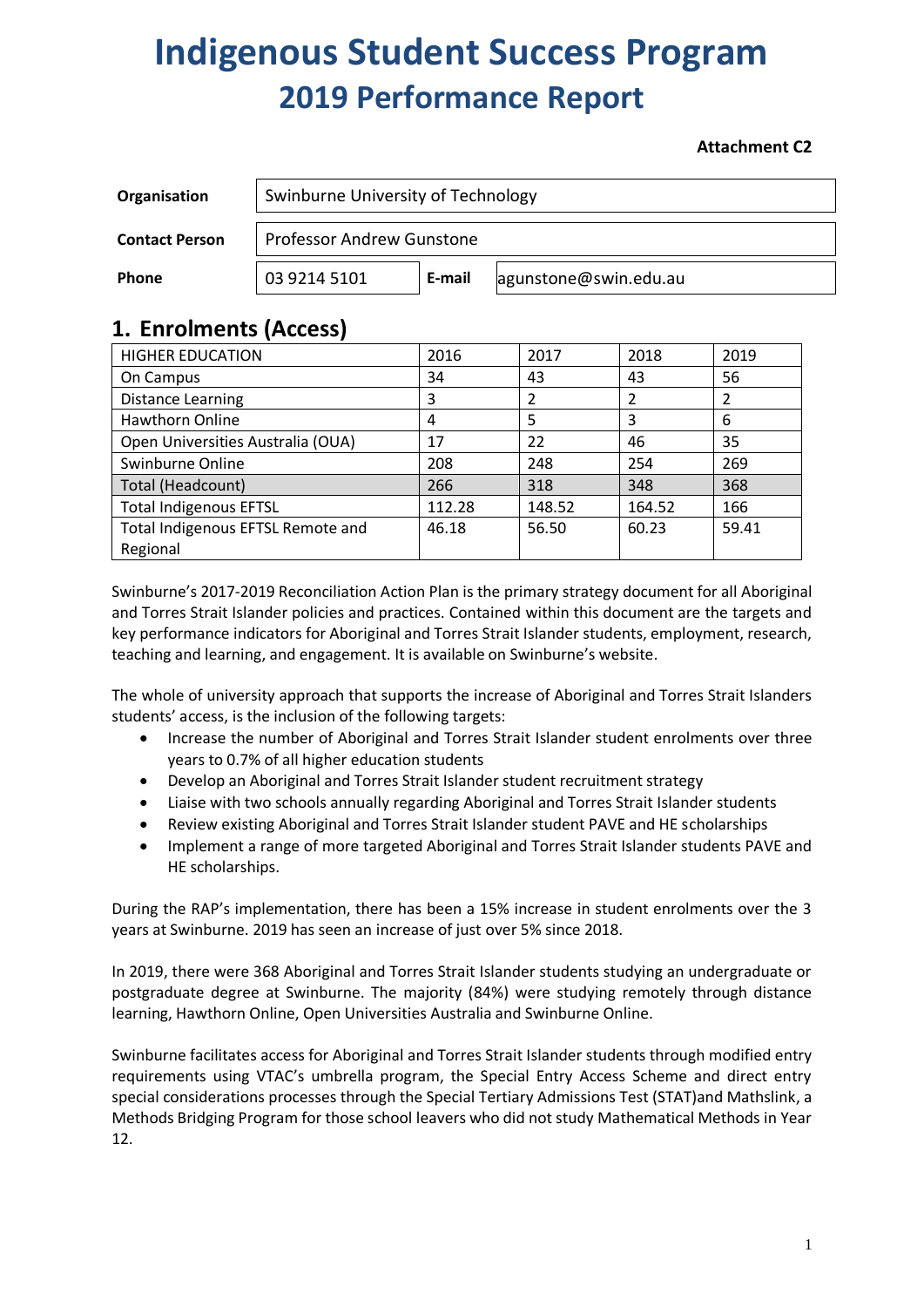As a dual sector university, VET courses and the Swinburne Academy assist students reach entry requirements for a university pathway through foundation studies via Unilink Diplomas, professional year programs and associate degrees.

Swinburne offers the Victorian Government's *Free TAFE for Priority Courses* initiative which covers tuition fees for priority courses for students who are eligible for government-subsidised training.

The following initiatives and programs were implemented to increase and improve access for Aboriginal and Torres Strait Islander students:

- Establishment of the Indigenous Student Services Team
- Research completed on the Indigenous Online Learner Experience (details below)
- Indigenous Try Online Scholarships (details listed below)
- Expansion of the SEED Outreach Project Swinburne, Education, Excellence, deadly (details listed below)
- Became a major partner with the Girls Academy (see details below)
- Established culturally safe student spaces at Hawthorn and Wantirna Campuses
- Participated in Open Day Series Events
- Produced Indigenous specific collateral
- Included Indigenous specific content across Swinburne promotion platforms
- Ran a digital marketing campaign for Online courses
- Recognised and held events for significant Cultural dates

### **Indigenous Try Online Scholarships**

The Indigenous Online Scholarship Program, funded through HEPPP, provides financial assistance to Indigenous people who are interested in studying any undergraduate degree offered through Swinburne Online.

There are two components to this program:

- a) Start-up scholarships that fund the total cost and amenities fees for two units of study
- b) A bursary to support students to complete their degree

To date there have been 25 Indigenous Online Learners who have received the scholarship and 4 awarded in 2019. Of the 25 students 17 have continued their studies.

### **SEED Outreach Project-Swinburne, Education, Excellence, Deadly**

The SEED Project (Swinburne, Education, Excellence, Deadly) funded through HEPPP, aimed to foster positive self-concept and encourage Indigenous primary school and secondary school students to consider university study as a viable option.

Engagement focused on Indigenous students in both primary school (Years 3-6) and in secondary schools (Years 7-10) and provided a valuable opportunity for Moondani Toombadool Centre (MTC) to form and consolidate relationships with primary and secondary schools within Swinburne's footprint and the Indigenous community more broadly.

An Eastern Region Indigenous Youth Forum supported with in kind support and collaboration with Department of Education and Training was planned and was to be facilitated by the Victorian Youth Council focusing on connection, relationship and career aspirations. Twenty-seven Secondary schools and thirty-two Primary schools were engaged to promote the Indigenous Youth Forum, however had to be cancelled due to very low registration numbers.

A further 92 schools were reengaged, and awards given to high achieving Indigenous students from Years 5 -12.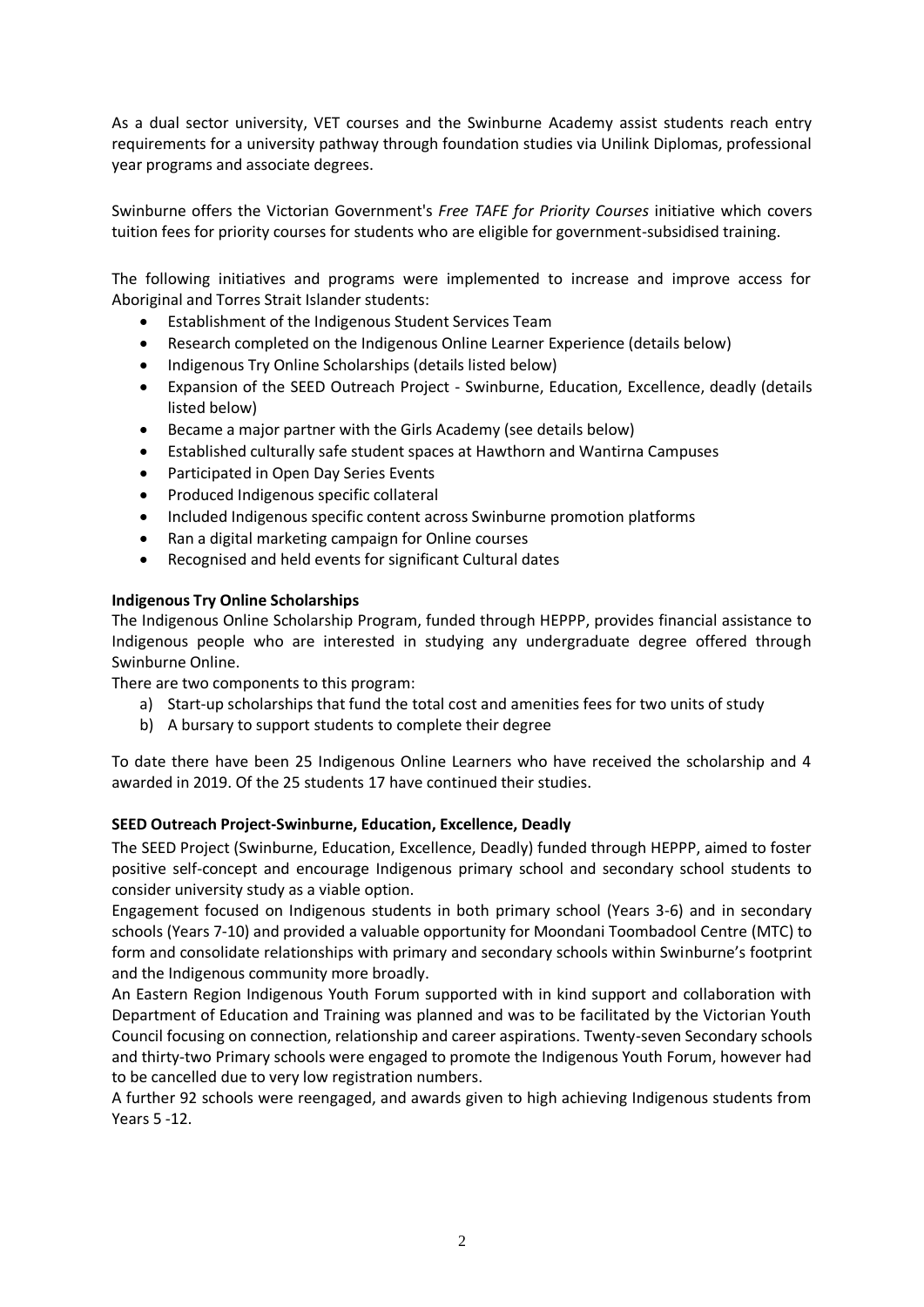### **Girls Academy Partnership**

The Girls Academy partnership, also funded through HEPPP, is a registered not for profit organization supporting Aboriginal and Torres Strait Islander girls in secondary school throughout Australia. There are currently 45 Academies across Australia.

Swinburne's partnership provides Swinburne with a dedicated Girls Academy Post Schools Option Officer focusing on securing University pathways and promotes university pathways to over 2700 Indigenous girls nationally.

Engagement activities included:

- Visits with NSW Girls Academies in Muswellbrook and Singleton, 35 Indigenous girls engaged from Years 10-12
- Major sponsor and attendance at the Annual Girls Academy Summit and Career Expo with over 200 Year 12 Indigenous Girls attending plus the wider Indigenous school community of Sydney. Collaborated with Centre for Astrophysics and Super Computing who provided an interactive VR experience for the summit.
- Broome Girls Academy Fasheaming workshop (Fashion Dreaming) held, with Lyn-Al Young, Indigenous Fashion Designer and Swinburne Marngo Designing Futures project

#### **Indigenous Online Learner Research**

Funded through HEPPP, a Research Assistant was employed and used a multimethod approach to analyse student's perceptions, inclusion and participation in their online courses and higher education journey. Through the administration of an online survey and follow-up phone interviews, virtual walkalongs and netnography methods, the Online survey explored five key areas identified as being vital to online student success:

- Theme 1-Preparedness
- Theme 2-Orientation
- Theme 3-Community
- Theme 4-Support
- Theme 5-Success

*Fifty-nine* Indigenous online learners completed the online survey and *twenty six* Indigenous online learners participated in follow up phone interviews.

A literature review was also completed, and a final report was presented as part of the Indigenous Research Lecture Series and at the annual Australia & New Zealand Student Services Association Conference (ANZSSA), Dunedin New Zealand.

#### **International Indigenous Study Tour**

As part of an "International Indigenous Exchange Consortium" that comprises Swinburne, University of Sasketchewan (Canada), University of North Carolina, Swinburne hosted the *International Indigenous Study Tour* funded through HEPPP, the Moondani Toombadool Centre and FHAD. This study tour allows students to broaden their understanding of Indigenous culture, history and memory to gain a deeper understanding of the role of Indigenous Cultures in the contemporary world.

Students enrolled into the Swinburne unit INS20003 Indigenous/Native American Study Tour and involved visits to traditional country of First Nations people. 17 visitors from the University of North Carolina and University of Saskatchewan attended along with 3 local Swinburne students including one regional Indigenous Online Learner who was fully funded to attend.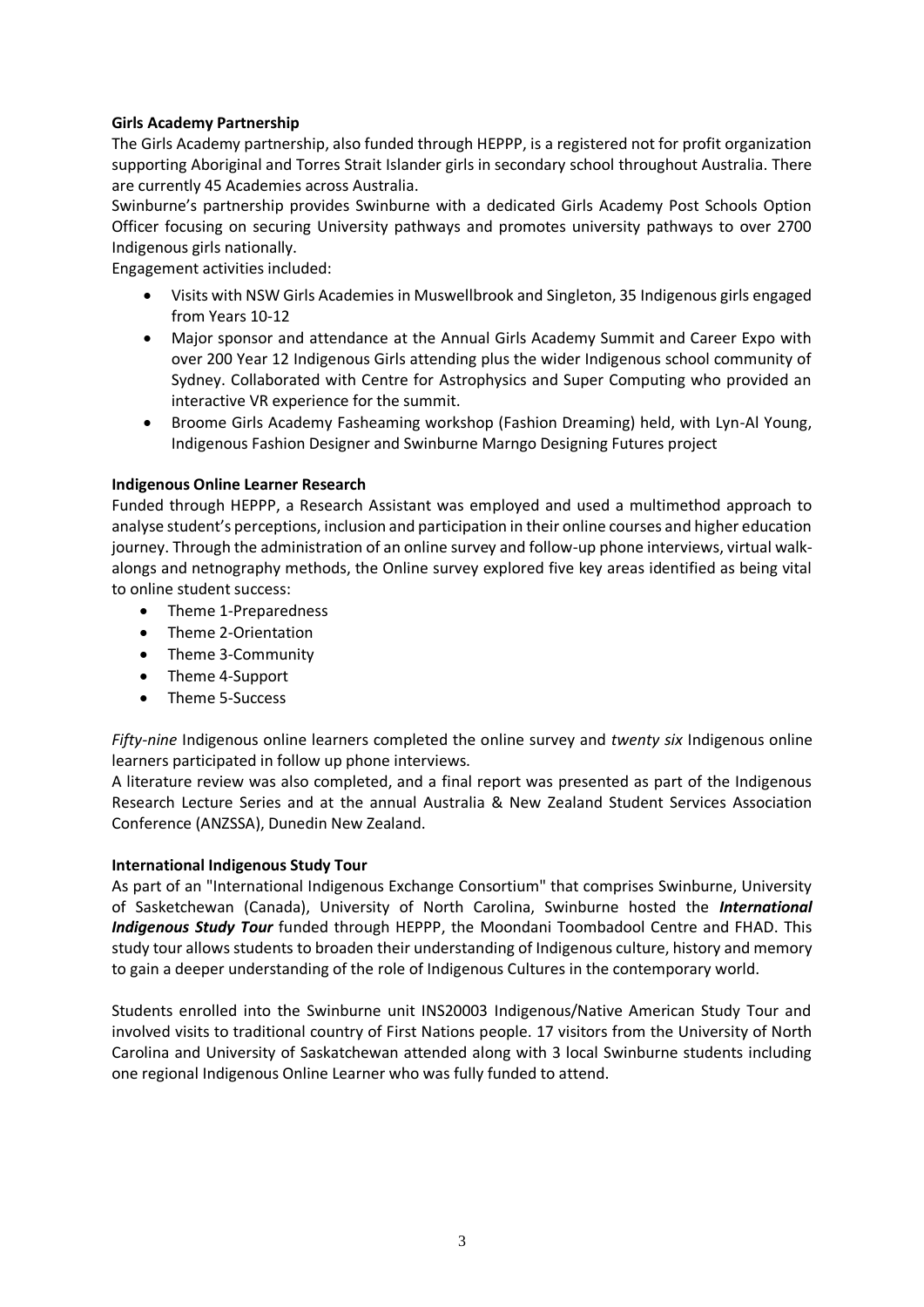|                            | <b>Education Costs</b> |      |             | Accommodation |             | Reward |          | <b>TOTAL</b> (of<br>preceding columns) |  |
|----------------------------|------------------------|------|-------------|---------------|-------------|--------|----------|----------------------------------------|--|
|                            |                        | No.  |             | No.           | \$          | No.    |          | No.                                    |  |
| Enabling <sup>4</sup>      | 0                      | 0    | 0           | 0             | $\mathbf 0$ | 0      | 0        | Ω                                      |  |
| Undergraduate <sup>5</sup> | \$2727                 | 21.5 | \$5456      | 8             | 0           | 0      | 0        | 29.5                                   |  |
| Post-graduate <sup>6</sup> | 0                      | 0    | $\mathbf 0$ | 0             | 0           | 0      | 0        | 0                                      |  |
| Other                      | 0                      | 0    | 0           | 0             | 0           | 0      | 0        | 0                                      |  |
| <b>Total</b>               | \$2727                 | 21.5 | \$5456      | 8             | 0           | 0      | \$102253 | 29.5                                   |  |

**Table 1 ISSP Scholarships - breakdown of 2019 payments<sup>1</sup> <sup>2</sup> <sup>3</sup>**

| Value of Scholarships awarded by the university to remote or regional students in the | \$35,609.50 |
|---------------------------------------------------------------------------------------|-------------|
| 2017 academic year (Section 21(3) in the Guidelines refers)                           |             |
| Value of Scholarships offered by the university to remote or regional students in the | \$36,132    |
| 2018 academic year (Section 21(3) in the Guidelines refers)                           |             |
| Value of Scholarships offered by the university to remote or regional students in the | \$87, 279   |
| 2019 academic year (Section 21(3) in the Guidelines refers)                           |             |

- a) Number of enabling Indigenous students that received any form of ISSP scholarship:
- b) Number of undergraduate Indigenous students that received any form of ISSP scholarship:
- c) Number of post-graduate Indigenous students that received any form of ISSP scholarship:
- d) Number of other students that received any form of ISSP scholarship:
- e) Total number of Indigenous students that received any form of ISSP scholarship<sup>7</sup>:

# **2. Progression (access and outcomes)**

|                          | 2016 | 2017      | 2018 | 2019 |
|--------------------------|------|-----------|------|------|
| Hawthorn                 | 80%  | 74%       | 82%  | 72%  |
| <b>Distance Learning</b> | 60%  | <b>NA</b> | 67%  | 100% |
| <b>Hawthorn Online</b>   | 67%  | 100%      | 100% | 58%  |
| <b>Open Universities</b> | 79%  | 59%       | 46%  | 74%  |
| Australia                |      |           |      |      |
| Swinburne Online         | 66%  | 66%       | 71%  | 69%  |
| Total                    | 70%  | 66%       | 70%  | 70%  |

The following 2017-19 RAP targets were set to increase Aboriginal and Torres Strait Islander student progression rates at both unit and course level:

- Establish Aboriginal and Torres Strait Islander spaces including office spaces and support areas – at all Swinburne campuses for Aboriginal and Torres Strait Islander staff and students.
- Increase the percentage of Aboriginal and Torres Strait Islander students participating in Swinburne academic skills programs from 1.2% to 3%.

Moondani Toombadool Centre implemented the following initiatives to increase success and retention rates of Indigenous students:

- Delivered a comprehensive 1-day Orientation Program for commencing students
- Refurbished and launched new Student Lounge
- Increased promotion of Indigenous Academic Success Program (IASP) tutorial program. Tutors must attend Face to face Cultural Awareness Training prior to working with students.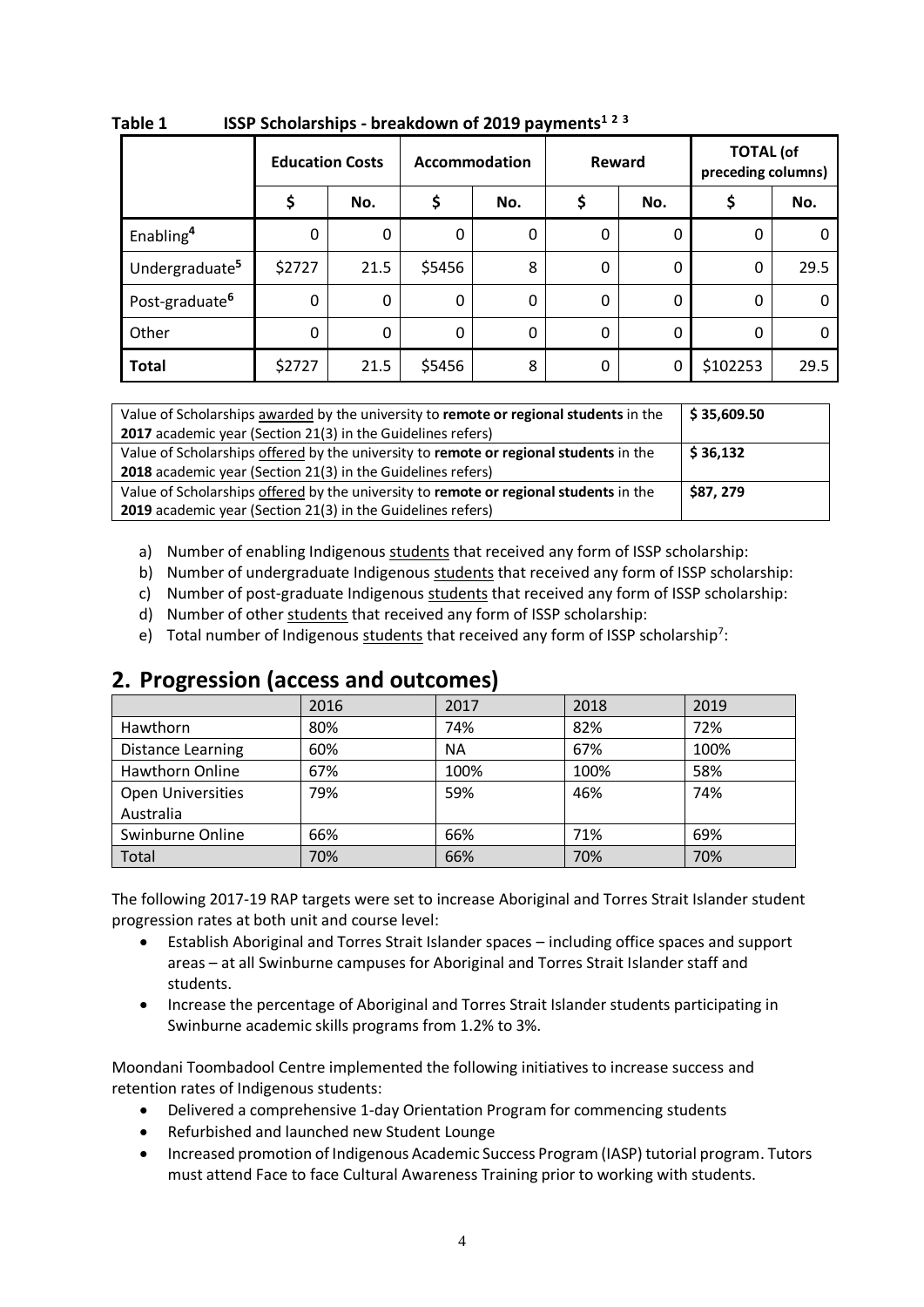- Strategic student communication plan developed promoting Indigenous Student Services during key times of a student lifecycle.
- Monthly student focussed newsletters and student only Social Media platform launched
- Compulsory online staff Indigenous cultural competency module to be completed by all commencing staff and every 2 years
- Aboriginal and Torres Strait Islander students funded and honoured at graduation ceremonies
- Fully supported participation in Indigenous University Games
- Sorry Day, Reconciliation and NAIDOC week whole of university events
- Engagement and promotion in broader university student events such as "Celebrate Your Heritage Week"
- Fully funded support for Indigenous students to participate in International Indigenous Study Tour
- Online Scholarships
	- o Try Online Scholarship
	- o Indigenous Online Success award

### **Moondani Toombadool Centre**

The Moondani Toombadool Centre was formed in 2018. The centre includes the following staff who are funded by ISSP, Wurreker (Victorian government), HEPPP and Swinburne funding:

- Executive Director, Reconciliation Strategy and Leadership (FTE 1.0)
- Research Assistant (FTE 1.0)
- Senior Events and Project Officer (FTE 1.0) (HEPPP)
- Administration and Finance Officer (FTE 1.0) (HEPPP)

Indigenous Student Services Team

- Manager Indigenous Student Services (FTE 1.0) (ISSP)
- Indigenous Student Advisor (FTE 1.0) (ISSP)
- Indigenous Student Advisor (FTE 1.0) (HEPPP)
- Indigenous Student Advisor (FTE 0.4) (HEPPP & ISSP)

### **Cultural Competency of Staff**

All Swinburne staff must complete the compulsory online Indigenous cultural competence module at the commencement of employment and repeated every two years. Over 2500 Swinburne staff have completed this training. Another 2017-19 RAP target is to deliver external face-to-face cultural safety training to Swinburne staff. The Koorie Heritage Trust delivers this cultural safety training. Over 250 Swinburne staff have attended this training. The university funds both the online and face-to-face training.

| Level of study | Number of<br>students assisted | <b>Total hours of</b><br>assistance <sup>8</sup> | <b>Expenditure</b> <sup>9</sup><br>(\$) |
|----------------|--------------------------------|--------------------------------------------------|-----------------------------------------|
| Enabling       | 1                              | 8.5                                              | \$1774                                  |
| Undergraduate  | 22                             | 521.62                                           | \$43 067                                |
| Post graduate  | 1                              | 14                                               | \$1091                                  |
| Other          | 0                              | 0                                                |                                         |
| <b>Total</b>   | 24                             | 544.12                                           | \$45 932                                |

**Table 2a Tutorial assistance provided in 2019**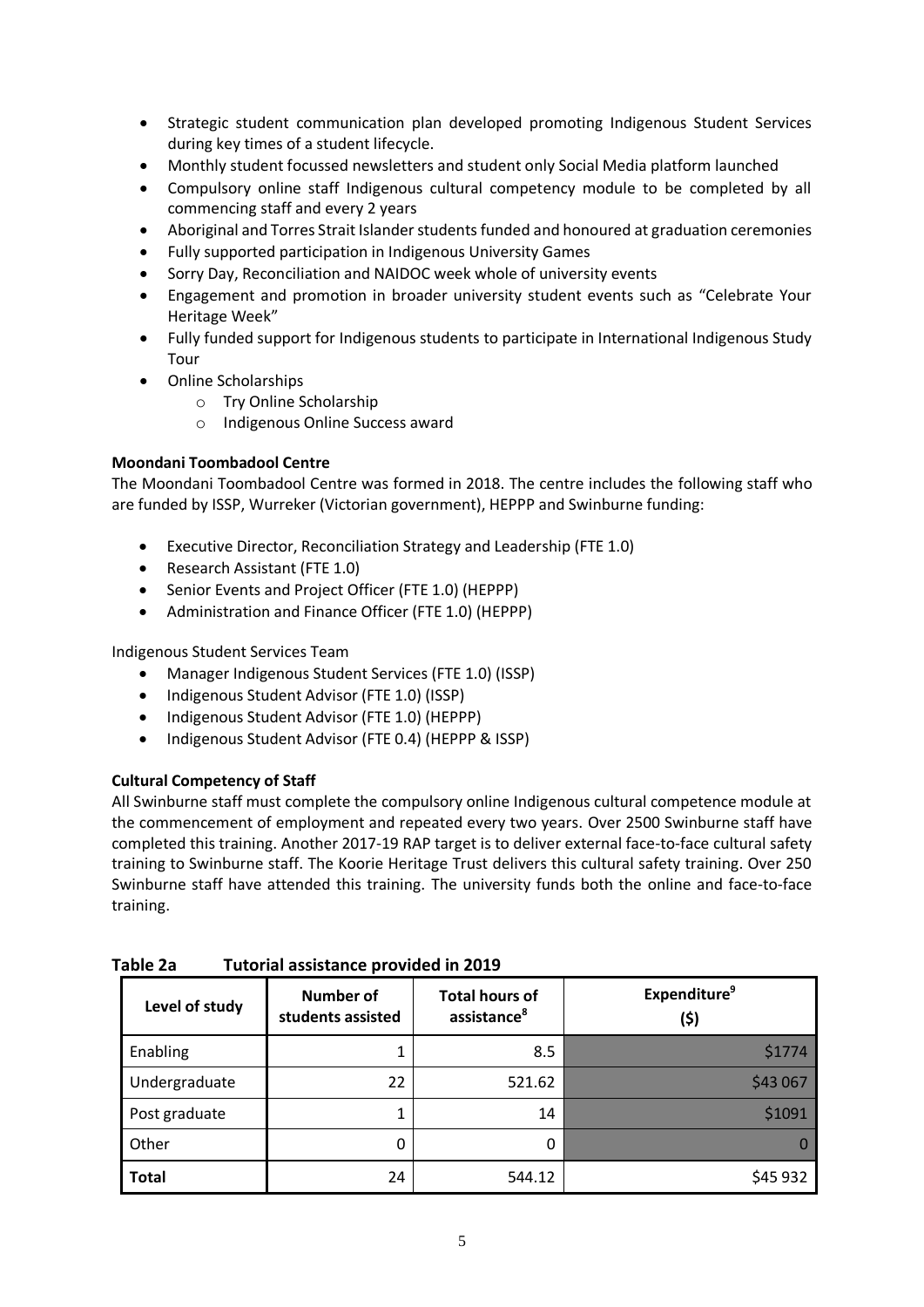| Table 2b | Indigenous Support Activities provided in 2019 <sup>10</sup> |
|----------|--------------------------------------------------------------|
|----------|--------------------------------------------------------------|

| Activity[i] [ii]                                                                                                                                                                                                                                            | <b>Number of</b><br>student<br>participants |
|-------------------------------------------------------------------------------------------------------------------------------------------------------------------------------------------------------------------------------------------------------------|---------------------------------------------|
| <b>Student Engagement:</b>                                                                                                                                                                                                                                  |                                             |
| Delivered two whole day comprehensive Orientation program to<br>commencing students.<br>Art workshop in collaboration with Headspace<br>٠<br>Participation in Indigenous Nationals Games<br>٠<br>Monthly lunches                                            | 86                                          |
| <b>Bangarra Dance Community Evening</b>                                                                                                                                                                                                                     |                                             |
| Dreamtime @ the G<br>Launch RAP Artwork Designed Student Table Tennis Tables at Croydon<br>and Wantirna Campuses<br>Supported an Indigenous Ambassador role for Victorian Indigenous<br><b>Engineering Winter School (VIEWS)</b>                            |                                             |
| <b>Information sessions:</b>                                                                                                                                                                                                                                |                                             |
| Department of Justice & Community Safety scholarship<br>Workplace-based student support sessions (x 6<br>Studiosity                                                                                                                                         | 96                                          |
| <b>Cultural Events:</b>                                                                                                                                                                                                                                     |                                             |
| Weaving workshop with Master Weaver Aunty Marilyne Nicholls<br>National Sorry Day and Reconciliation Week Events<br>$\bullet$<br>NAIDOC march<br>Celebrate "Your Heritage Week"-whole of Swinburne student population:<br>Traditional Indigenous Games held | 24                                          |
| <b>Salaries</b>                                                                                                                                                                                                                                             | 2.5 FTE                                     |
| <b>Total Expenditure</b>                                                                                                                                                                                                                                    | \$279 621                                   |

# **Completions (outcomes)**

| Aboriginal and Torres Strait Islander higher<br>education award course completions |      |      |      |      |      |
|------------------------------------------------------------------------------------|------|------|------|------|------|
|                                                                                    | 2015 | 2016 | 2017 | 2018 | 2019 |
| Total<br>13                                                                        |      | 12   |      | 28   | 24   |

| Student Module Completion Success Rates % (on-campus and online) |                                    |                                |  |  |  |
|------------------------------------------------------------------|------------------------------------|--------------------------------|--|--|--|
| <b>Apportioned Years</b>                                         | <b>Non-Indigenous Success Rate</b> | <b>Indigenous Success Rate</b> |  |  |  |
| 2017                                                             | 82.77%                             | 64.61%                         |  |  |  |
| 2018                                                             | 83.48%                             | 67.07%                         |  |  |  |
| 2019                                                             | 84.76%                             | 70.25%                         |  |  |  |

Increasing completion rates is a priority with the following 2017-2019 RAP target set:

 Ensure the retention rate for Aboriginal and Torres Strait Islander students is at the same rate or higher as the retention rate for all Swinburne students (83% for On-campus students, 63% for Swinburne Online students).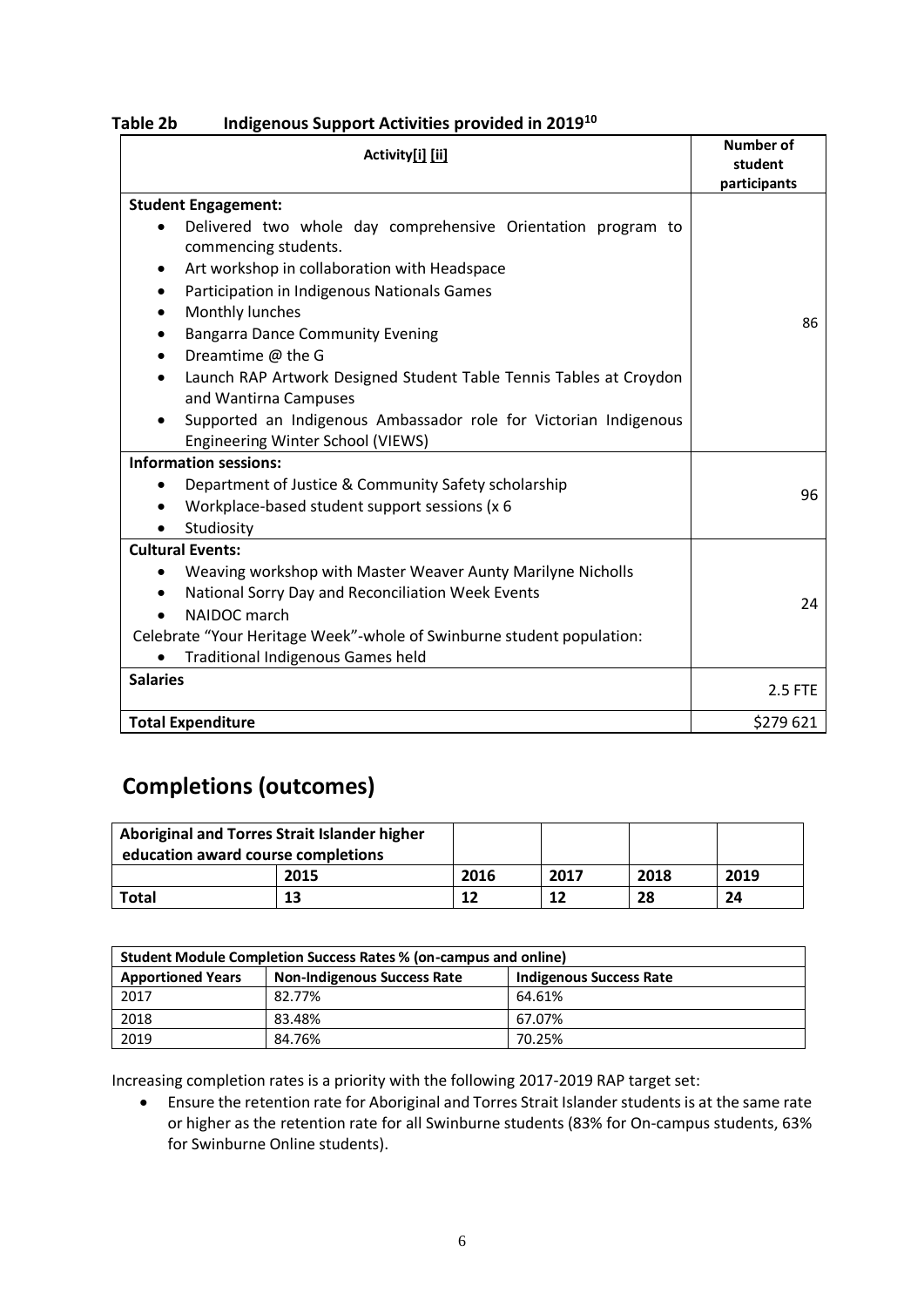Over the past three-years the Aboriginal and Torres Strait Islander student completion rates have increased by **29%.**

The following initiatives and programs were implemented in 2019 by the Moondani Toombadool Centre:

- Increase size and capacity of Indigenous Student Services Team
- Student only space launched at Hawthorn Campus
- Research conducted into the Indigenous Online Learner Experience
- Indigenous Try Online scholarships available
- Indigenous PhD scholarships available
- Student and Cultural events held
- Indigenous Research Fellowships (future pathways)
- Participation in Indigenous University games
- A range of student social activities held
- Indigenous Academic Success Program, one on one tutoring

The following Indigenous teaching and learning initiatives were implemented as whole of university approach:

- An annual Aboriginal and Torres Strait Islander teaching grants program (\$25,000).
- An annual Aboriginal and Torres Strait Islander teaching workshop.
- An Indigenous Knowledge Hub webpage.
- Learning Transformations unit include Aboriginal and Torres Strait Islander knowledges, curriculum and pedagogy in their teaching and learning activities, including their Graduate Certificate of Learning and Teaching.
- Provide online resources for all staff regarding the teaching of Aboriginal and Torres Strait Islander Studies.
- Offer the Indigenous Studies Major in the Department of Social Sciences in FHAD.
- Introduced an Aboriginal and Torres Strait Islander knowledge and cultural competence Swinburne Graduate Attribute.

#### **Connecting graduates with employment**

The 2017-2019 RAP contains the following targets to greater prepare Aboriginal and Torres Strait Islander students for employment:

- Increase the percentage of Aboriginal and Torres Strait Islander students participating in Swinburne career programs from 1.8% to 3%.
- Create one industry employment-training partnership annually that will create training opportunities for Aboriginal and Torres Strait Islander people

The Indigenous Student Services Team circulate a monthly student newsletter promoting both internal and external employment opportunities, as well as facilitating connections with several key university employment related areas that include the Swinburne Careers Hub, SwinEmploy, Swinburne Emerging Leaders Program, Professional Placements, Professional Internships, Career Trackers and Industry Study Tours.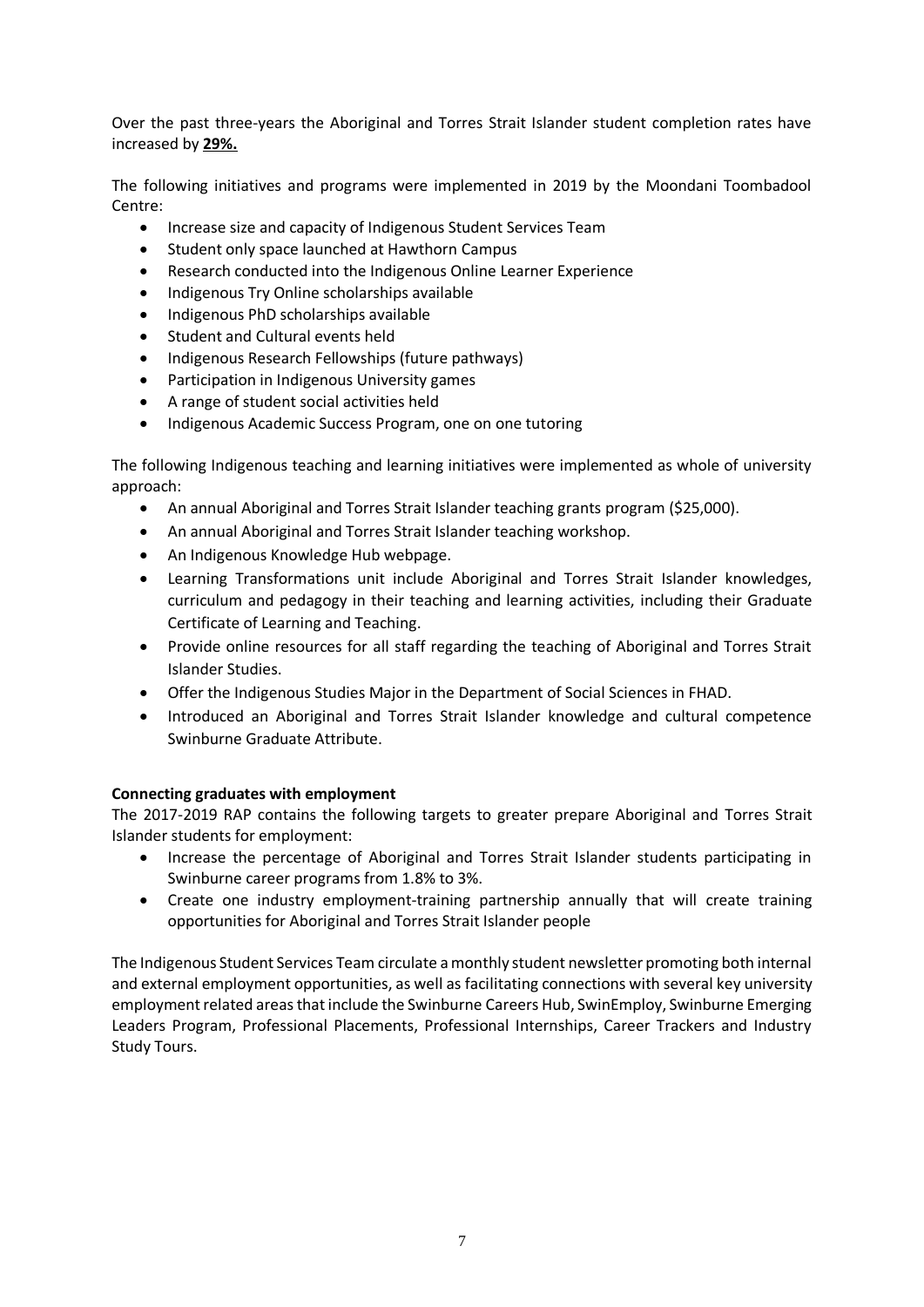# **3. Regional and remote students**

The Indigenous Student Services Team currently provide cultural advice, pastoral care, online engagement and tutor support for over 800 HE and VE Indigenous students. The team works closely with admissions to assist all future Indigenous students with pre-enrolment, enrolment and subject selection.

There has been no significant change to the Indigenous EFTSL for Remote and Regional students with a fall of 0.8% and can be attributed to completions.

The following strategies were implemented in 2019:

- Increase size and capacity of Indigenous Student Services Team
- Research conducted into the Indigenous Online Learner Experience
- Indigenous Online Scholarship Program
- Indigenous PhD scholarships
- Participation in Indigenous University games
- A range of student social activities held
- Indigenous Academic Success Program, one on one tutoring
- Comprehensive 1-day Orientation for commencing students
- Indigenous specific collateral developed
- Refurbished and launched new Student Lounge
- Strategic student communication plan developed promoting Indigenous Student Services during key times of a student lifecycle.
- Monthly student focussed newsletters and student only Social Media platform launched
- Compulsory online staff Indigenous cultural competency module to be completed by all commencing staff and repeated every 2 years
- Aboriginal and Torres Strait Islander students funded and honoured at graduation ceremonies
- Fully supported participation in Indigenous University Games
- Sorry Day, Reconciliation and NAIDOC week whole of university events
- Engagement and promotion in broader university student events such as "Celebrate Your Heritage Week"
- Online Scholarships
	- o Try Online Scholarship
	- o Indigenous Online Success award

The Moondani Toombadool Centre does not currently have a dedicated outreach or recruitment officer and a HEPPP submission was submitted to support gaining this position for 2020.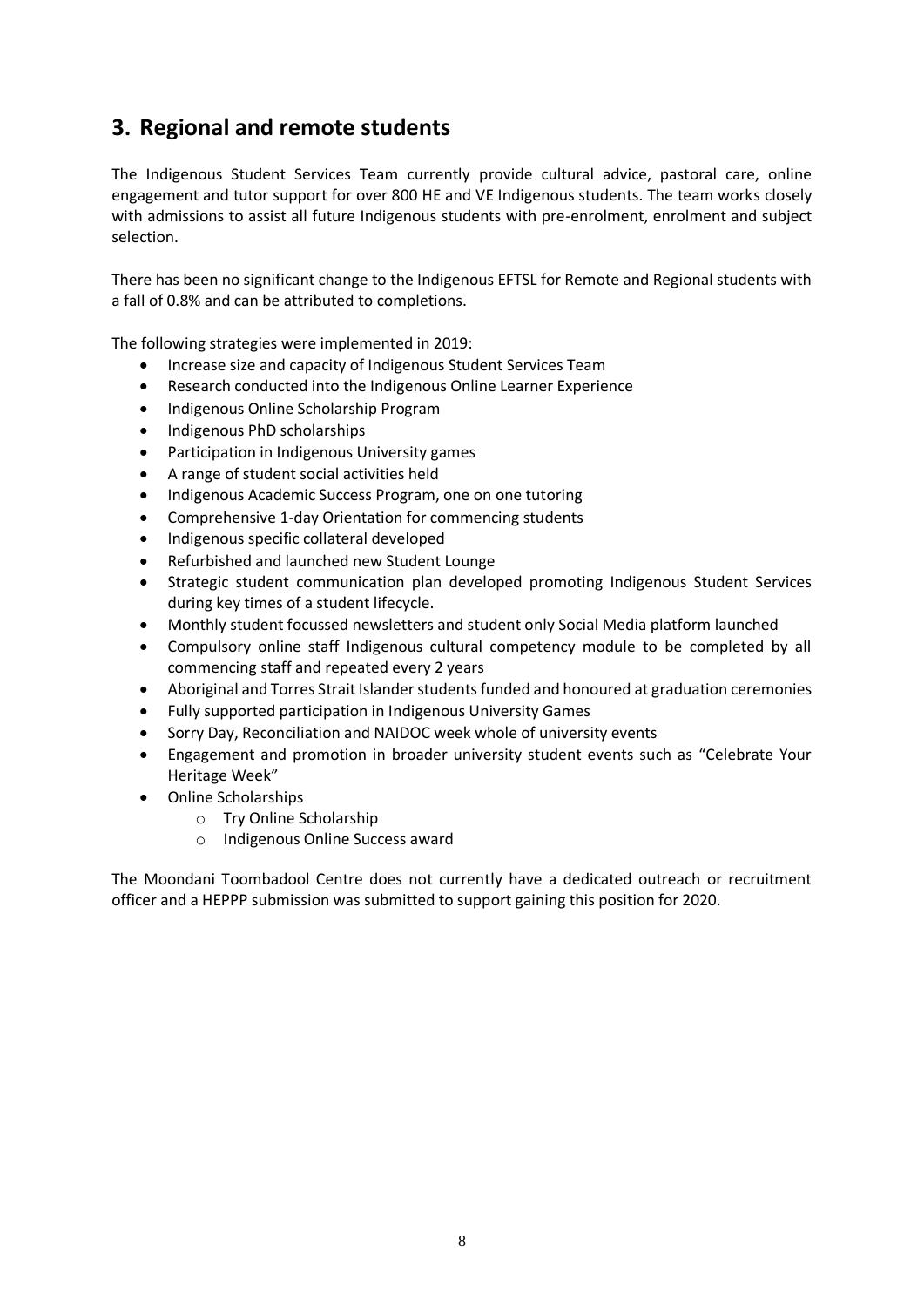|                                                                   | <b>Education Costs</b> |      | Accommodation |      | Reward         |          | <b>TOTAL</b> (of preceding<br>columns) <sup>13</sup> |      |
|-------------------------------------------------------------------|------------------------|------|---------------|------|----------------|----------|------------------------------------------------------|------|
|                                                                   | \$                     | No.  | \$            | No.  | \$             | No.      | \$                                                   | No.  |
| A. 2018 Payments                                                  | \$25422                | 9.5  | \$10710       | 2    | 0              | 0        | \$36132                                              | 11.5 |
| <b>B. 2019 Offers</b><br>+continuing<br>commitments <sup>14</sup> | \$49086                | 18   | 446376        | 8.5  | $\mathbf 0$    | $\Omega$ | \$95462                                              | 26.5 |
| C. Percentage <sup>15</sup><br>$(C = B/A * 100)$                  | 193%                   | 190% | 435%          | 425% | $\overline{0}$ | $\Omega$ | 264%                                                 | 230% |
| 2019 Payments                                                     | \$46359                | 17   | \$40920       | 7.5  | 0              | 0        | \$87279                                              | 24.5 |

**Table 4 Scholarship data for remote and regional students<sup>11</sup> <sup>12</sup>**

4a. Number of Remote and Regional students that received a scholarship in 2019<sup>16</sup>:

# **4. Working with Vulnerable People Requirement**<sup>17</sup>

|                                                         | Yes/No |
|---------------------------------------------------------|--------|
| Has the provider completed a risk assessment?           | Yes    |
| Have staff involved in ISSP activity received training? | No     |
| Does the provider have a compliance process in place?   | Yes    |

# **5. Eligibility requirements**

## **5.1. Indigenous Education Strategy**

Swinburne's 2017-2019 Reconciliation Action Plan is the primary strategy document for all Aboriginal and Torres Strait Islander policies and practices. Contained within this document are the targets and key performance indicators for Aboriginal and Torres Strait Islander teaching and learning over the next three years.

[http://www.swinburne.edu.au/media/swinburneeduau/about-swinburne/docs/pdfs/RAP-2017-](http://www.swinburne.edu.au/media/swinburneeduau/about-swinburne/docs/pdfs/RAP-2017-2019_Final.pdf) 2019 Final.pdf

In 2019, the following targets were actioned;

- An annual Aboriginal and Torres Strait Islander teaching grants program (\$25,000).
- An annual Aboriginal and Torres Strait Islander teaching workshop.
- An Indigenous Knowledge Hub webpage.
- Learning Transformations include Aboriginal and Torres Strait Islander knowledges, curriculum and pedagogy in their teaching and learning activities, including their Graduate Certificate of Learning and Teaching.
- Provide online resources for all staff regarding the teaching of Aboriginal and Torres Strait Islander Studies.
- Implemented Indigenous Studies Major in the Department of Social Sciences in FHAD.
- Introduced an Aboriginal and Torres Strait Islander knowledge and cultural competence Swinburne Graduate Attribute.
- Implemented the Aboriginal and Torres Strait Islander Teaching and Learning Strategy.
- Developed a compulsory Aboriginal and Torres Strait Islander Studies non-credit module to be taught to all HE Swinburne students.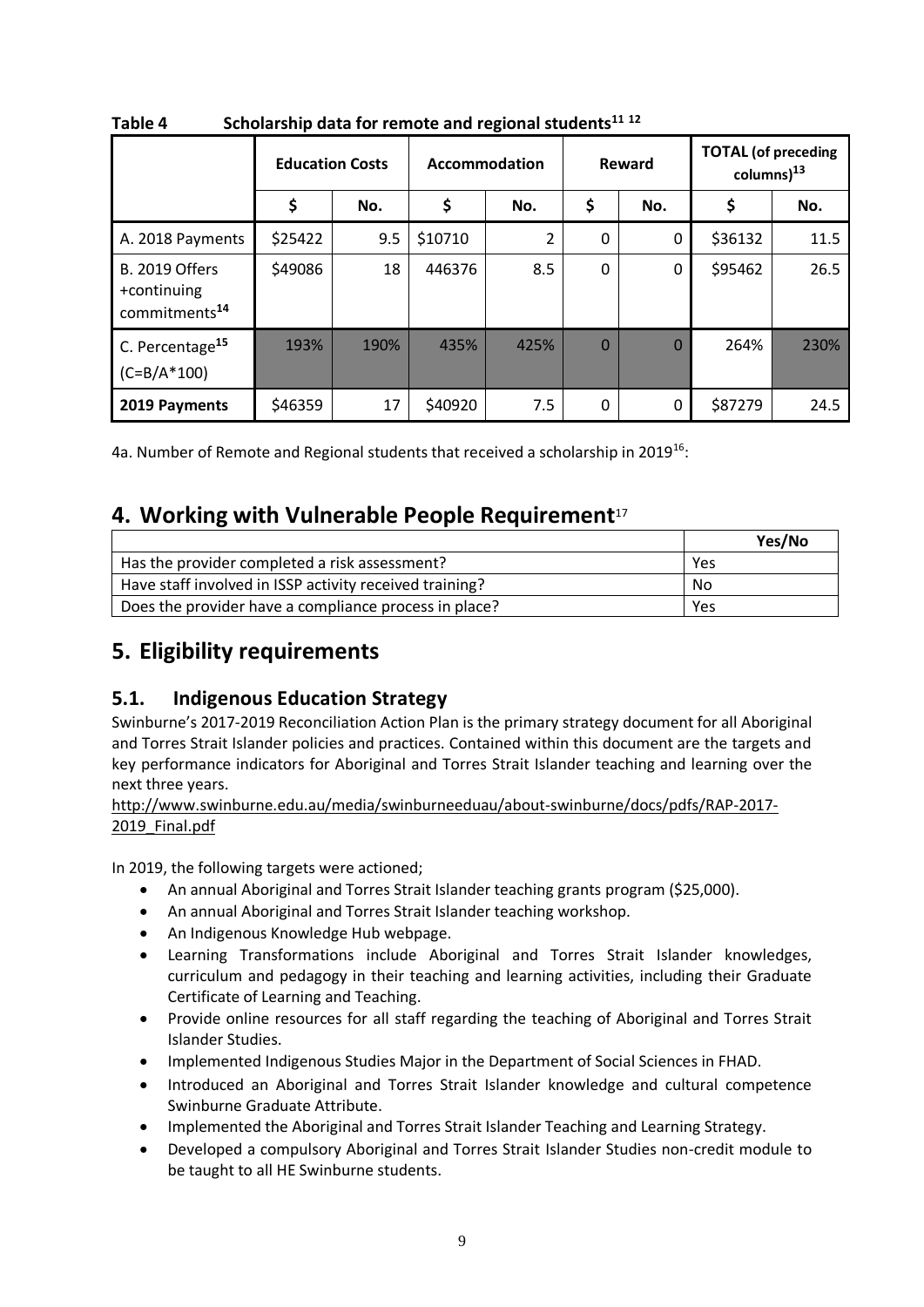- Implemented Aboriginal and Torres Strait Islander content across PAVE programs.
- Introduce course approval processes that require the reporting on how Aboriginal and Torres Strait Islander pedagogy and content are included in the courses.
- Develop Aboriginal and Torres Strait Islander Studies teaching expertise.

## **5.2. Indigenous Workforce Strategy**

The Swinburne 2018-19 Indigenous Employment Strategy (IES) is derived from the 2017-2019 RAP. The IES is managed by the Moondani Toombadool Centre and People and Culture (HR). Listing key Indigenous employment targets in the RAP and the IES ensures the targets are prioritised by People and Culture and the wider university.

The public link to the Swinburne 2018-19 Indigenous Employment Strategy is <http://www.swinburne.edu.au/about/our-university/indigenous-matters/engagement/>

The primary actions in both the RAP and the IES regarding Indigenous employment are:

- Increase the number of Aboriginal and Torres Strait Islander staff
- Support Aboriginal and Torres Strait Islander staff

2019 focused on achieving the following 2017-19 RAP targets;

- Award one annual Aboriginal and Torres Strait Islander Research Fellowship through Swinburne Research.
- Include Aboriginal and Torres Strait Islander staff on all committees interviewing Aboriginal and Torres Strait Islander applicants
- Appointed an Aboriginal and Torres Strait Islander Employment Officer
- Implemented the Swinburne 2018-19 Indigenous Employment Strategy
- Engage with existing Aboriginal and Torres Strait Islander staff regarding appropriate employment strategies, including professional development
- Support an Aboriginal and Torres Strait Islander staff network to enable Aboriginal and Torres Strait Islander staff to share information, receive peer support and provide feedback to the RAP Steering Group.
- Create targeted Aboriginal and Torres Strait Islander positions, in professional areas such as student and academic support services, and academic areas such as health and education
- Organise professional development for all Aboriginal and Torres Strait Islander staff
- Implement an Aboriginal and Torres Strait Islander Staff Professional Development Fund
- Promote Aboriginal and Torres Strait Islander staff, through events, websites, publications, and awards
- Support Aboriginal and Torres Strait Islander staff in becoming members of Indigenous networks
- Support Aboriginal and Torres Strait Islander staff regarding career, leadership, research and research training development.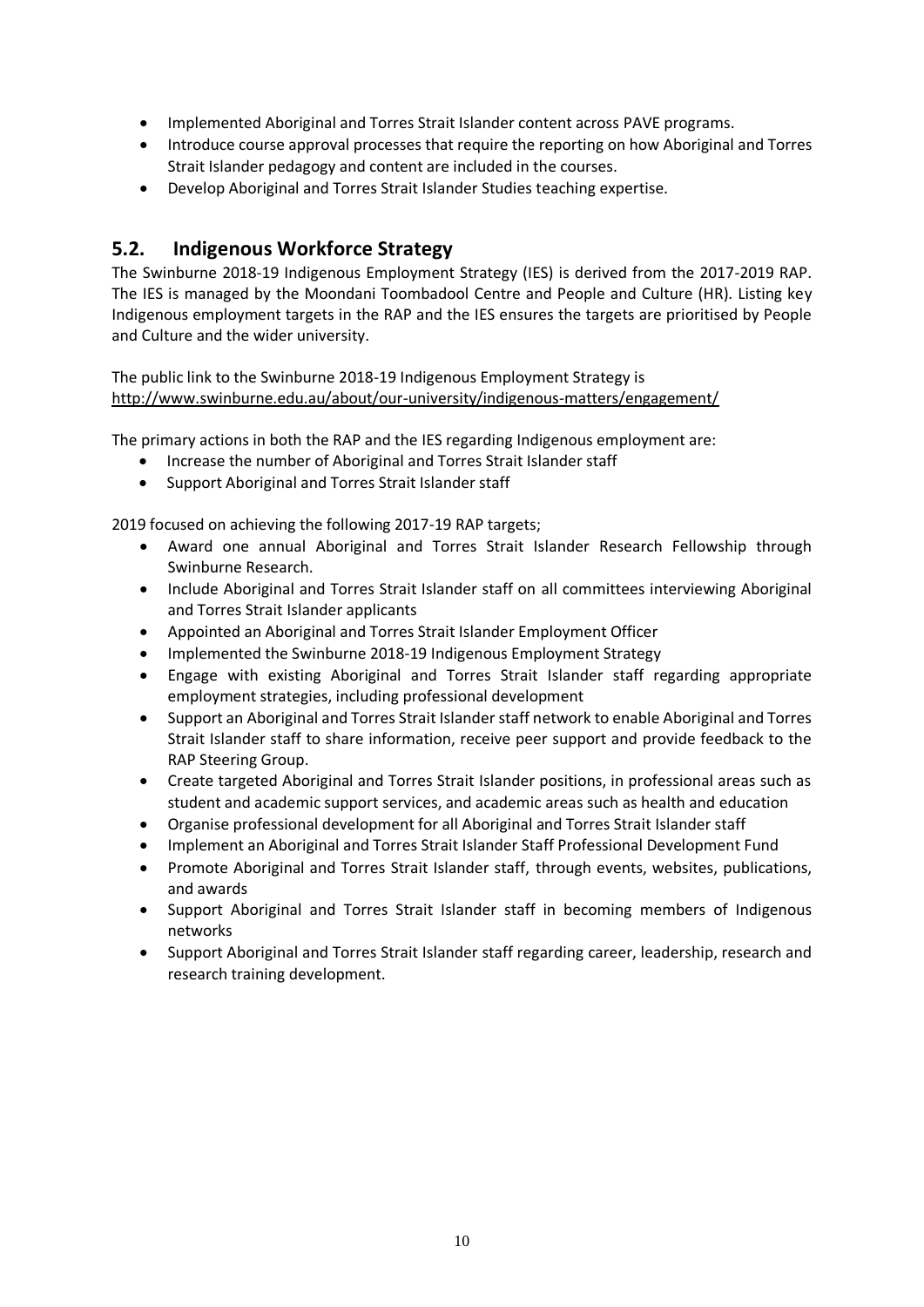| Level/position     | Permanent       |                |                 | <b>Casual and contract</b> |
|--------------------|-----------------|----------------|-----------------|----------------------------|
|                    | <b>Academic</b> | Non-academic   | <b>Academic</b> | Non-academic               |
| HEW <sub>8</sub>   |                 | $\overline{2}$ |                 |                            |
| HEW 7              |                 | 1              |                 |                            |
| HEW <sub>6</sub>   |                 | 3              |                 | 4                          |
| HEW <sub>5</sub>   |                 |                |                 | 3                          |
| HEW 4              |                 |                |                 | $\mathbf{1}$               |
| <b>ACC</b>         | $\mathbf 1$     |                |                 |                            |
| ACB                | $\overline{2}$  |                | 3               |                            |
| ACA                |                 |                | 1               |                            |
| T <sub>5</sub>     | 1               |                |                 |                            |
| <b>TOTAL</b>       | 4               | 6              | 4               | 8                          |
| <b>GRAND TOTAL</b> |                 |                |                 | 22                         |

**Table 6.2 Indigenous workforce data (2019 breakdown) 18 19 20 21**

## **5.3. Indigenous Governance Mechanism**

Swinburne has an ISSP Indigenous Governance Committee comprising Indigenous staff and one non-Indigenous senior leader. The committee meets three times a year. The membership for 2019 was:

- Mat Jakobi, Lecturer in Indigenous Cultural Capability
- Vicky Peters, Indigenous Student Services Manager
- Dr Andrew Peters, Senior Lecturer Indigenous Studies
- Professor Andrew Gunstone, Executive Director, Reconciliation Strategy and Leadership; Professor, Indigenous Studies

Agenda items;

- Advising on use of ISSP resources
- Budget and budget monitoring
- Development of new positions
- Development of terms of reference
- Indigenous Procurements
- Tutoring and Scholarships

### **Other Indigenous committees**

- RAP Steering Group: This committee provides governance and oversight of the RAP and reports to the Vice-Chancellor and University Council. It is chaired by Ian Hamm, a Yorta Yorta man. There are seven-member positions identified specifically for Indigenous community members and Swinburne Indigenous staff.
- RAP Working Group: This committee monitors the development and implementation of the RAP and engages the university in the RAP. The committee has six Indigenous members, including the chair, Dr Andrew Peters, a Swinburne Indigenous academic.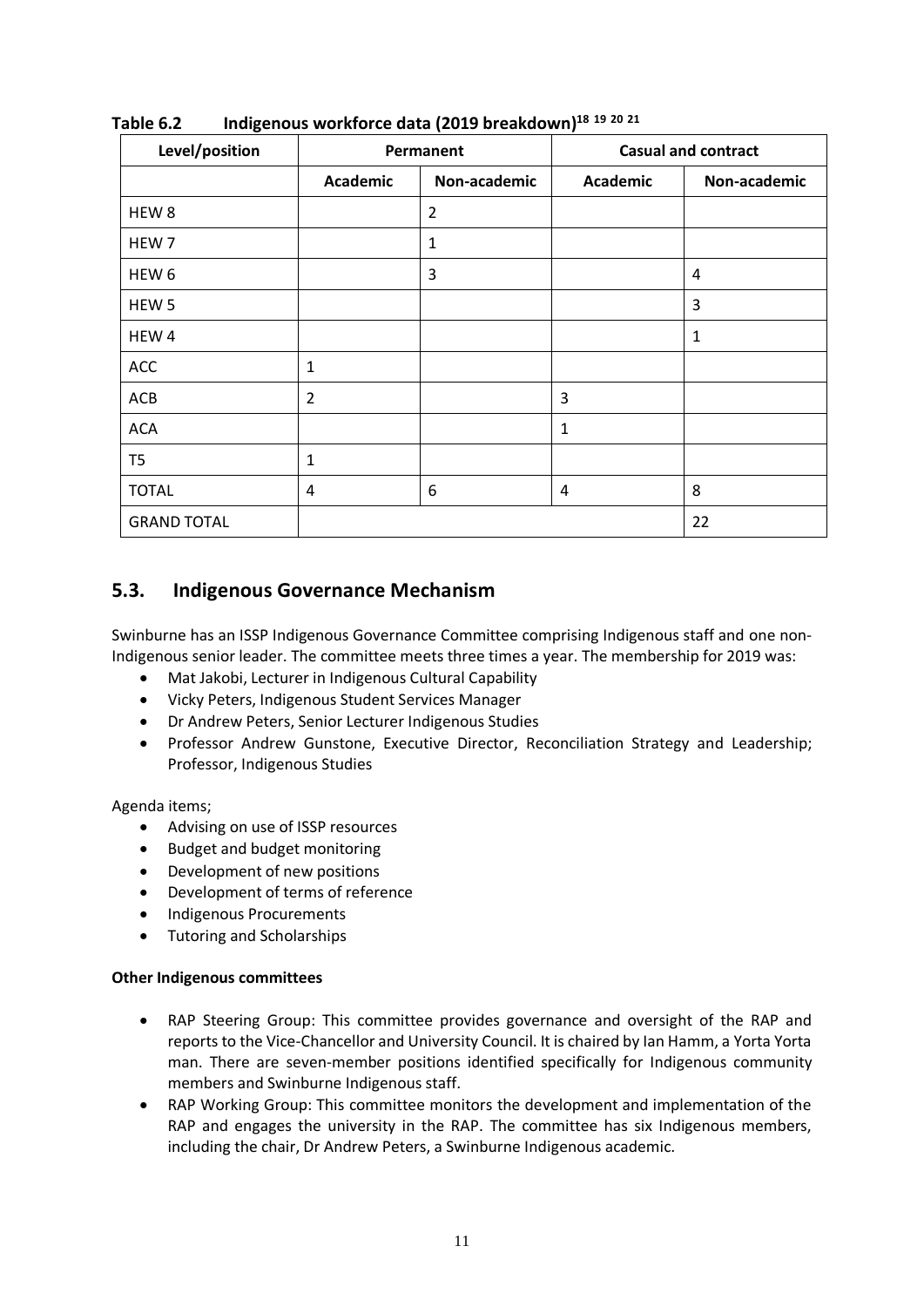- Indigenous Research Committee This committee monitors the development and implementation of the RAP research targets. The committee has three Indigenous members.
- There is an Indigenous representation on the Vice-Chancellors Awards selection panel.
- There were extensive consultations with Indigenous staff, students, communities and organisations regarding the development of the 2020-22 RAP and the implementation of the 2017-19 RAP.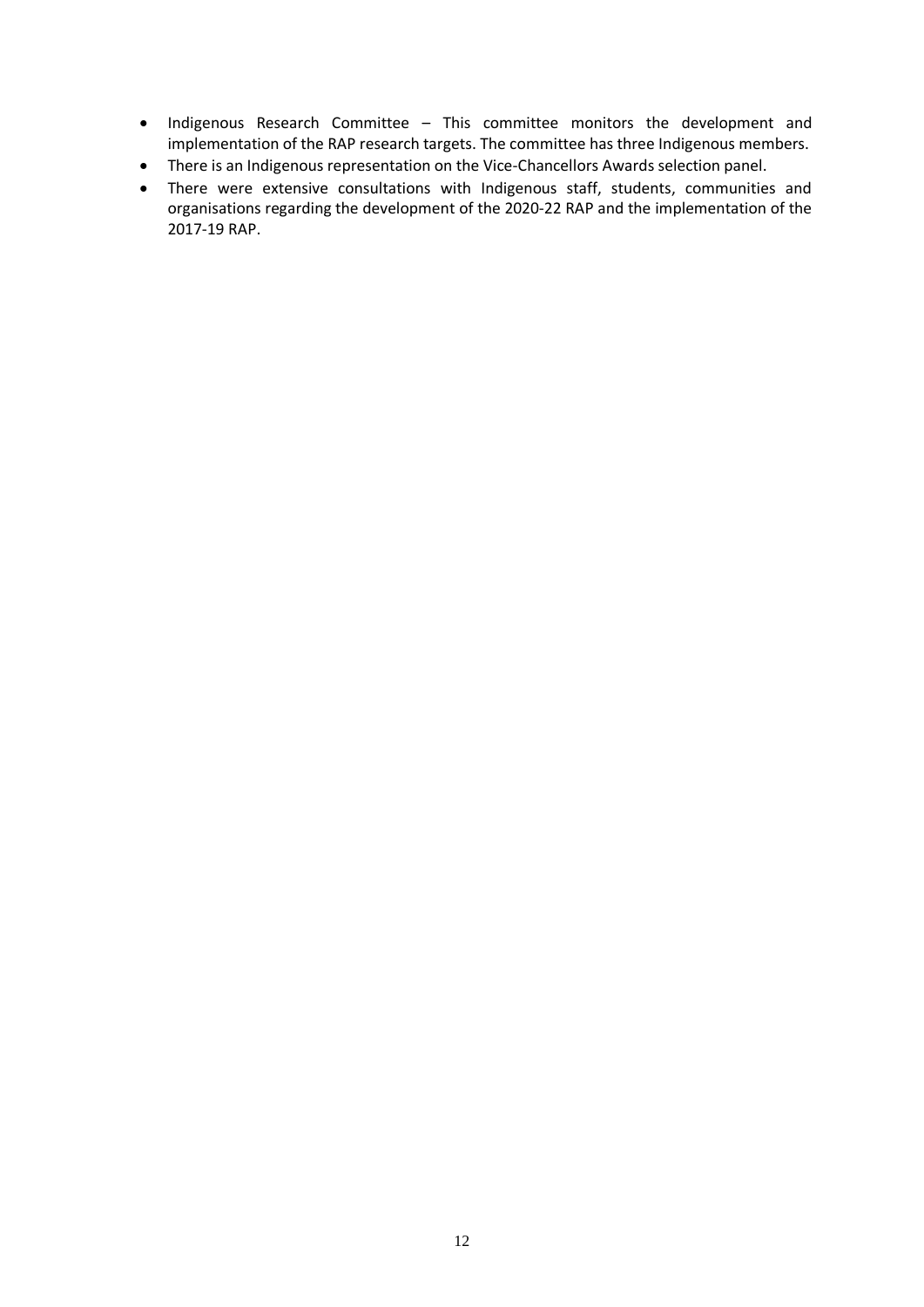# **Indigenous Student Success Program 2019 Performance Report**

## **5.3.1. Statement by the Indigenous Governance Mechanism**

As Deputy Chair of the Swinburne ISSP Governance Committee, I fully support the 2019 Performance Report and the accompanying Acquittal as a true and accurate reflection of the state and development of Indigenous education and associated programs at Swinburne.

Sincerely

Dr Andrew Peters Senior Lecturer, Indigenous Studies Deputy Chair, Swinburne ISSP Governance Committee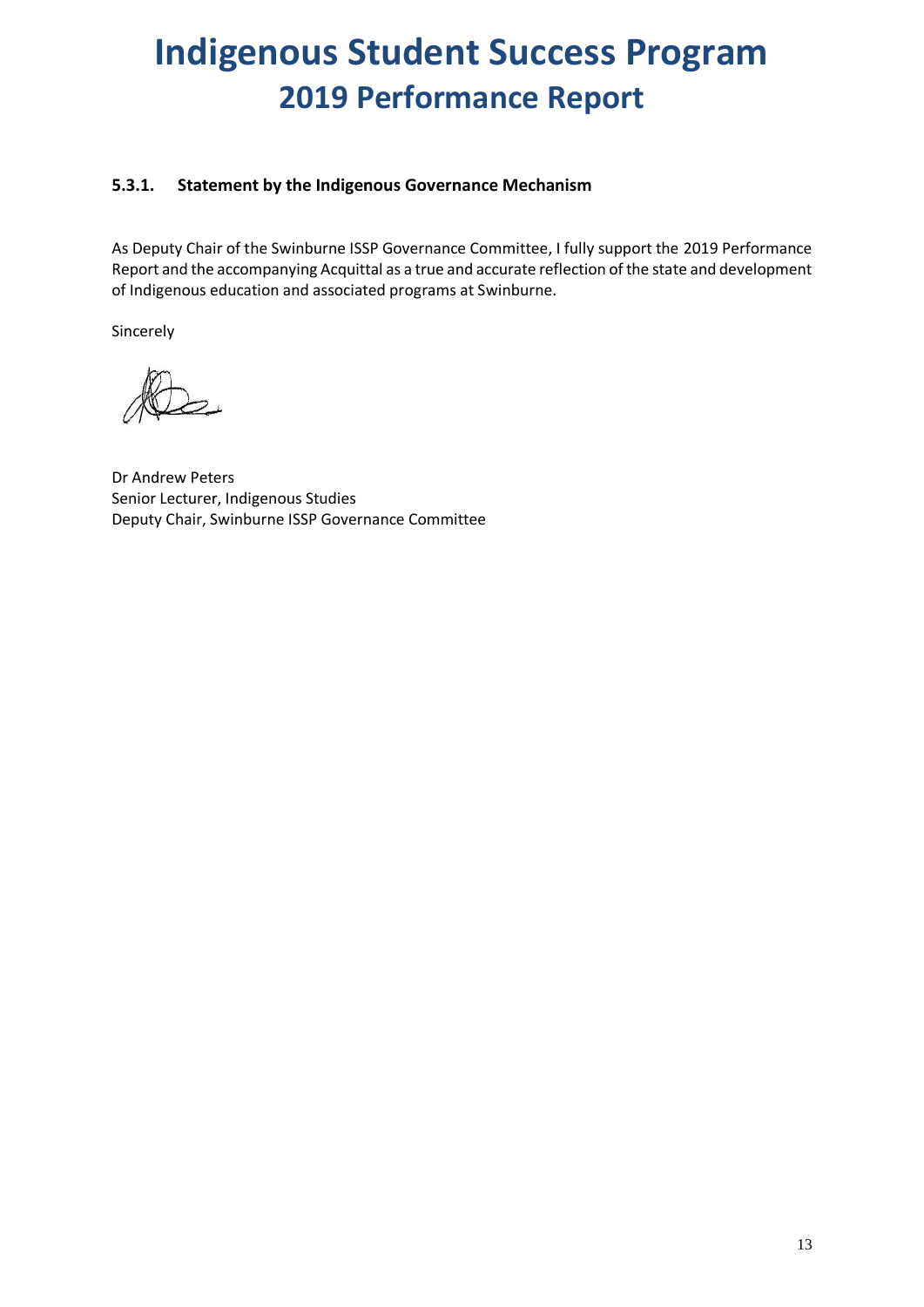# **Additional information for completing the template**

<sup>5</sup> Include payments to all undergraduate students, including remote and regional students.

<sup>6</sup> Include payments to all postgraduate students, including remote and regional students.

 $<sup>7</sup>$  Total of the four questions above.</sup>

<sup>8</sup> Record only hours of instruction received by the students (do not include staff planning or organising time). <sup>9</sup> Include any costs associated with providing tutorial assistance, including staffing costs, materials, facilities etc.

<sup>10</sup> Add more rows if necessary.

 $11$  Only record amounts which would/did require payment during the 2019 calendar year. For multi-year scholarship offers, payments to be made in future grant years will be recorded against the reporting for the relevant future grant year.

 $12$  Note the data in this table is a subsection of the all student scholarship data provided in Table 1.

 $13$  This figures in this column should be the sum of the relevant row.

<sup>14</sup> Record the value of all verbal and written scholarship offers for the 2019 calendar year, including those offers that were not accepted by the student. Record the 2019 component of new scholarship offers and the planned 2019 value of previously awarded scholarships (including continuing scholarships and preserved scholarships). The recording of offers recognises provider efforts to support regional and remote students but also that universities cannot control whether students choose to accept offers of assistance.

 $15$  This data confirms the provider's compliance with Section 21(3) of the Guidelines.

<sup>16</sup> This question provides information on how many regional and remote students received scholarships rather than the total number of scholarships awarded or offered for 2019 (which is recorded in Table 4 above). This is required because a student can receive more than one scholarship in a year.

<sup>17</sup> This section confirms that the provider complies with Section 35A of the Guidelines.

<sup>18</sup> While universities report on the number of Indigenous staff members through mainstream reporting requirements, the additional information provided in this section provides enhanced monitoring of the university's efforts in building its Indigenous workforce.

<sup>19</sup> Record all Indigenous staff employed by the provider, including those not working on ISSP-related activities.

 $20$  The numbers recorded here should be a headcount of staff and not the full-time equivalent.

 $21$  There is no longer a requirement to break up these by faculty. Please group together results by level.

 $1$  Only payments made during 2019 can be included in this table. For multi-year scholarship agreements, payments to be made in future grant years will be recorded in the performance reporting for the relevant future grant year. -

<sup>2</sup> Record the number of students (head count) not EFTSL.

<sup>&</sup>lt;sup>3</sup> Include both preserved and new ISSP scholarships.

<sup>&</sup>lt;sup>4</sup> Include payments to all enabling students, including remote and regional students.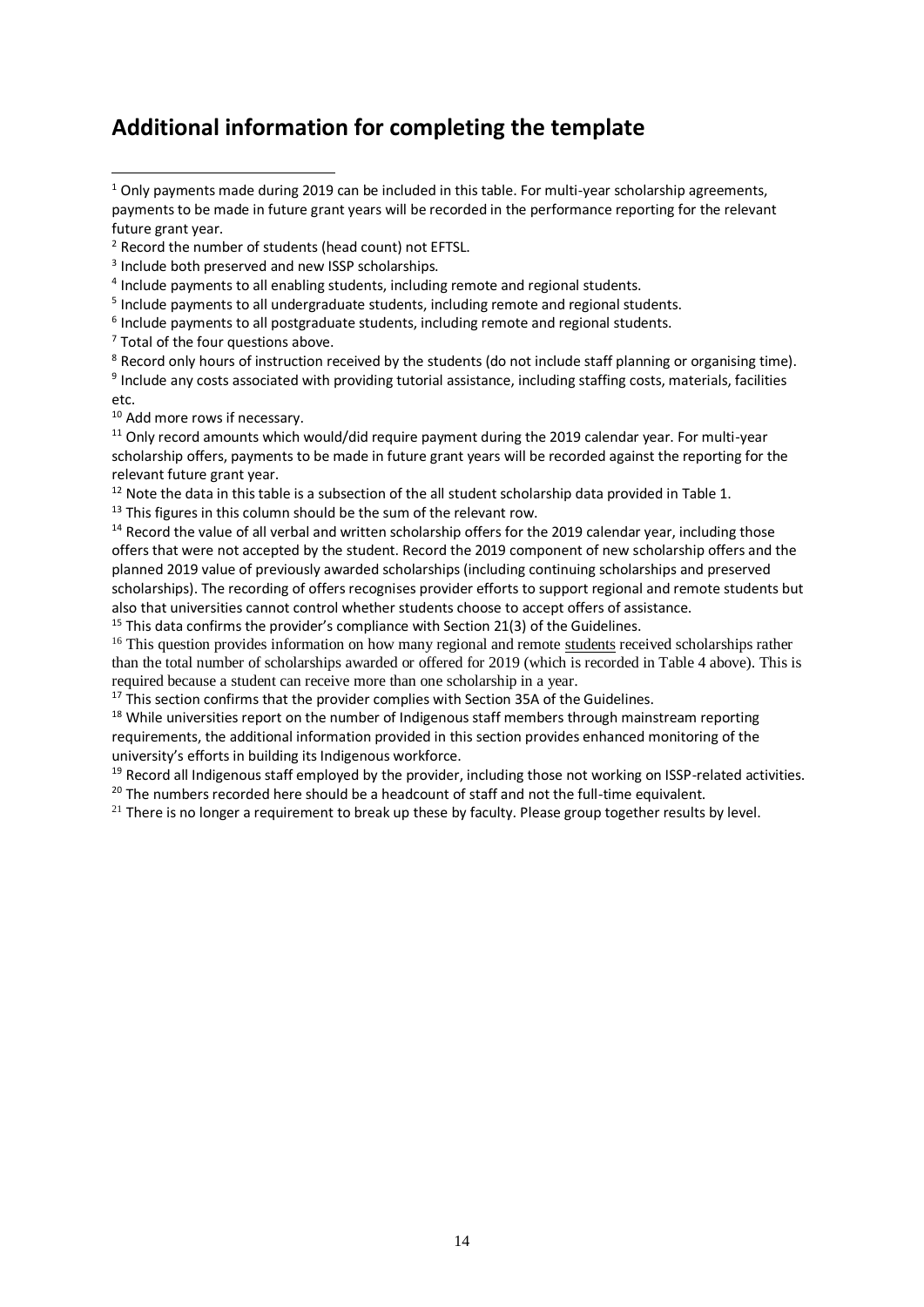# **Indigenous Student Success Program 2019 Financial Acquittal**

**Organisation** | Swinburne University of Technology (SUT)

## **1. Financials – income and expenditure**

## **Table 1a ISSP** income available to support Indigenous students in 2019 (excluding GST)<sup>1</sup>

| <b>Item</b>                                 | (5)     |
|---------------------------------------------|---------|
| <b>ISSP Grant</b><br>А.                     |         |
| ISSP Grant 2019 (flexible component)        | 368,983 |
| ISSP Grant 2019 for preserved scholarships  | 19,093  |
| <b>Subtotal ISSP Grant</b>                  | 388,076 |
| <b>B.</b> Other ISSP Related Income         |         |
| Rollover of ISSP funds from 2018            | 40,000  |
| Interest earned/royalties from ISSP funding | 0       |
| Sale of ISSP assets                         | 0       |
| <b>Subtotal other ISSP related income</b>   | 40,000  |
| <b>Grand total</b>                          | 428,076 |

## Table 1b Other funding available to support Indigenous students in 2019 (excluding GST)<sup>2</sup>

| <b>Item</b>                                      | (\$)               |
|--------------------------------------------------|--------------------|
| A. Other non-ISSP funds                          | 677,521 (SUT)      |
| Other funding provided under HESA <sup>3</sup>   | 335,930 (HEPPP)    |
| Other Commonwealth Government funding            | 145,931 (Wurreker) |
| Funds derived from external sources <sup>4</sup> | 3,459              |
| Total of other non-ISSP funds                    | 1,162,841          |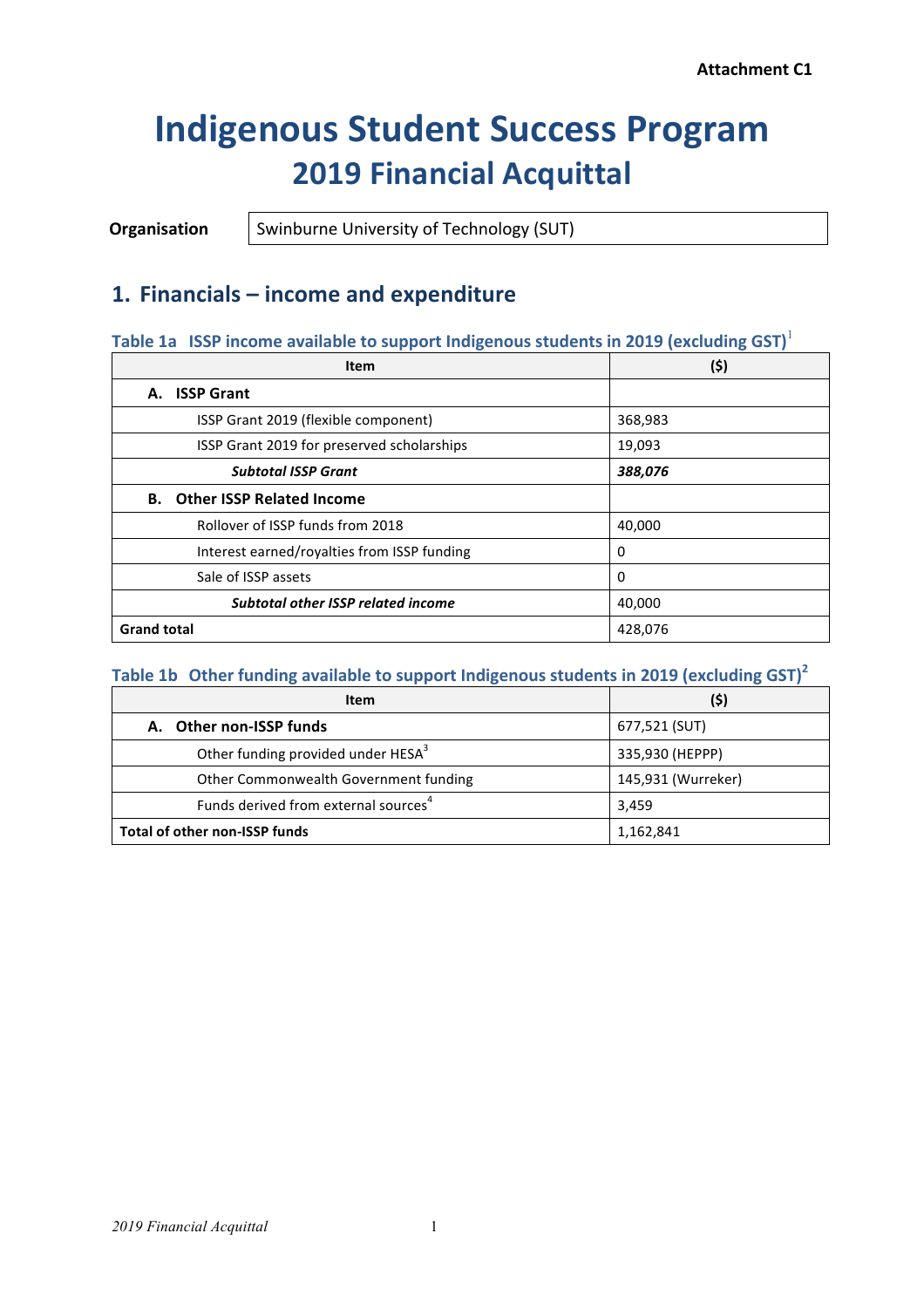| <b>Item</b>                                                                        | Actual ISSP (\$) <sup>6</sup> | <b>Estimate other</b><br>funds $(5)^7$ | <b>TOTAL</b><br>$(5)^8$ |
|------------------------------------------------------------------------------------|-------------------------------|----------------------------------------|-------------------------|
| Preserved scholarships                                                             | 19,093                        | 0                                      | 19,093                  |
| "New" scholarships from flexible ISSP funding                                      | 28,636                        | $\Omega$                               | 28,636                  |
| Teaching and learning <sup>9</sup>                                                 | 45,932                        | 0                                      | 45,932                  |
| Salaries for staff working on ISSP activities <sup>10 11 12</sup>                  | 223,133                       | 636,739                                | 859,872                 |
| Administration for staff working on ISSP activities <sup>13</sup>                  | 62,603                        | 159,185                                | 221,788                 |
| Travel - domestic (airfares, accommodation &<br>meals)                             | 936                           | 46,072                                 | 47,008                  |
| Travel - international (airfares)                                                  |                               | 759                                    | 759                     |
| Travel - international (accommodation and meals)                                   | $\Omega$                      | 6,424                                  | 6,424                   |
| Conference fees and related costs <sup>14</sup>                                    | 3,172                         | 21,600                                 | 24,772                  |
| ISSP Asset purchases made during 2019 <sup>15</sup>                                | $\Omega$                      | 8,616                                  | 8,616                   |
| Other                                                                              | 44,571                        | 283,447                                | 328,018                 |
| A. Total Expenditure 2019                                                          | \$428,076                     | \$1,162,841                            | \$1,590,917             |
| <b>B.</b> Unexpended 2019 ISSP funds approved for<br>rollover into 2020 grant year | 0                             |                                        |                         |
| 2019 ISSP funding committed $(A + B)$                                              |                               |                                        |                         |
| D. Other unexpended 2019 ISSP Funds to be<br>returned to PM& $C^{16}$              | 0                             |                                        |                         |
| C. Unexpended 2019 preserved scholarships funds<br>to be returned to PM&C          |                               |                                        |                         |

## **Table 1c Expenditure** on support for Indigenous students during 2019 (excluding GST)<sup>5</sup>

# **2. Rollovers**

## **Table 2 Rollovers agreed**

|                                             | Rolled over (\$)<br>(A) | Expended/committed <sup>17</sup><br>(\$)<br>(B) | <b>Excess to be returned to</b><br>the Department <sup>18</sup> (C)<br>$(C = A - B)$ |
|---------------------------------------------|-------------------------|-------------------------------------------------|--------------------------------------------------------------------------------------|
| 2018 funds rolled over<br>into 2019         | 40,000                  | 40,000                                          |                                                                                      |
| 2019 funds agreed for<br>rollover into 2020 |                         | 0                                               |                                                                                      |

Please provide details of rollovers outlined in Table 1d above:

- the expenditure of 2018 ISSP funds rolled over into 2019.
- progress towards expenditure of 2019 funds rolled over into 2020.

[Please delete this box if no roll-over was agreed]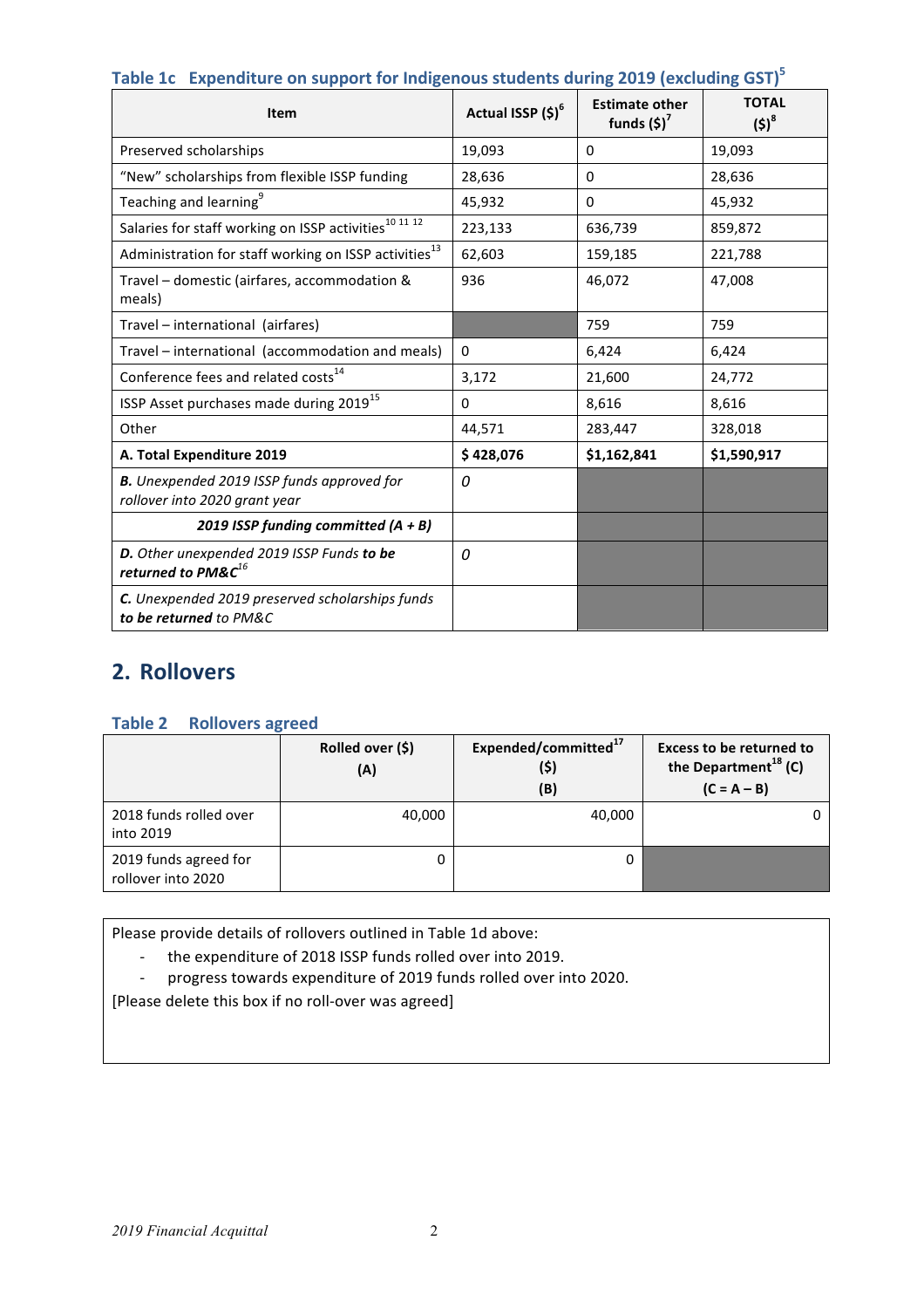# **3. Goods and Services Tax**

### **Table 3 Goods and Services Tax (GST) paid under ISSP - 1 January – 31 December 2019**<sup>19</sup>

| 1. GST received by you in 2019 as part of the Indigenous Student Success Program funding<br>under the Higher Education Support Act 2003 <sup>20</sup> |                                       |                                       |  |
|-------------------------------------------------------------------------------------------------------------------------------------------------------|---------------------------------------|---------------------------------------|--|
| 2. GST remitted or committed for payment to the Australian Taxation Office (ATO) (in the<br>remittance instalments shown below) $^{21}$               |                                       |                                       |  |
| Amount remitted: \$<br>Date remitted:                                                                                                                 | Amount remitted: \$<br>Date remitted: | Amount remitted: \$<br>Date remitted: |  |

## **4. ISSP Assets**

## **Table 4a ISSP Assets inventory<sup>22</sup>**

| <b>Asset Description/ category</b> | <b>Adjustable Value</b> | <b>ISSP</b><br>contribution |
|------------------------------------|-------------------------|-----------------------------|
|                                    |                         |                             |
|                                    |                         |                             |

### **Table 4b ISSP Assets - acquisitions and disposals during 2019**

| <b>Asset Description/category</b> | <b>Acquisitions</b><br><b>Purchase Value</b> | Disposals/<br><b>Sale Price</b> | <b>Disposals</b><br><b>Average Age</b> |
|-----------------------------------|----------------------------------------------|---------------------------------|----------------------------------------|
|                                   |                                              |                                 |                                        |
|                                   |                                              |                                 |                                        |

# **5.** Endorsement of the Financial Acquittal<sup>23</sup>

Financial Acquittal supported and initialled by:

Nancy Collins (Print name of relevant officer)

Chief Operating Officer and Chief Financial Officer

(Print position title) 18/06/20

(Signature and date)

Telephone contact: 9214-5684 E-mail: ncollins@swin.edu.au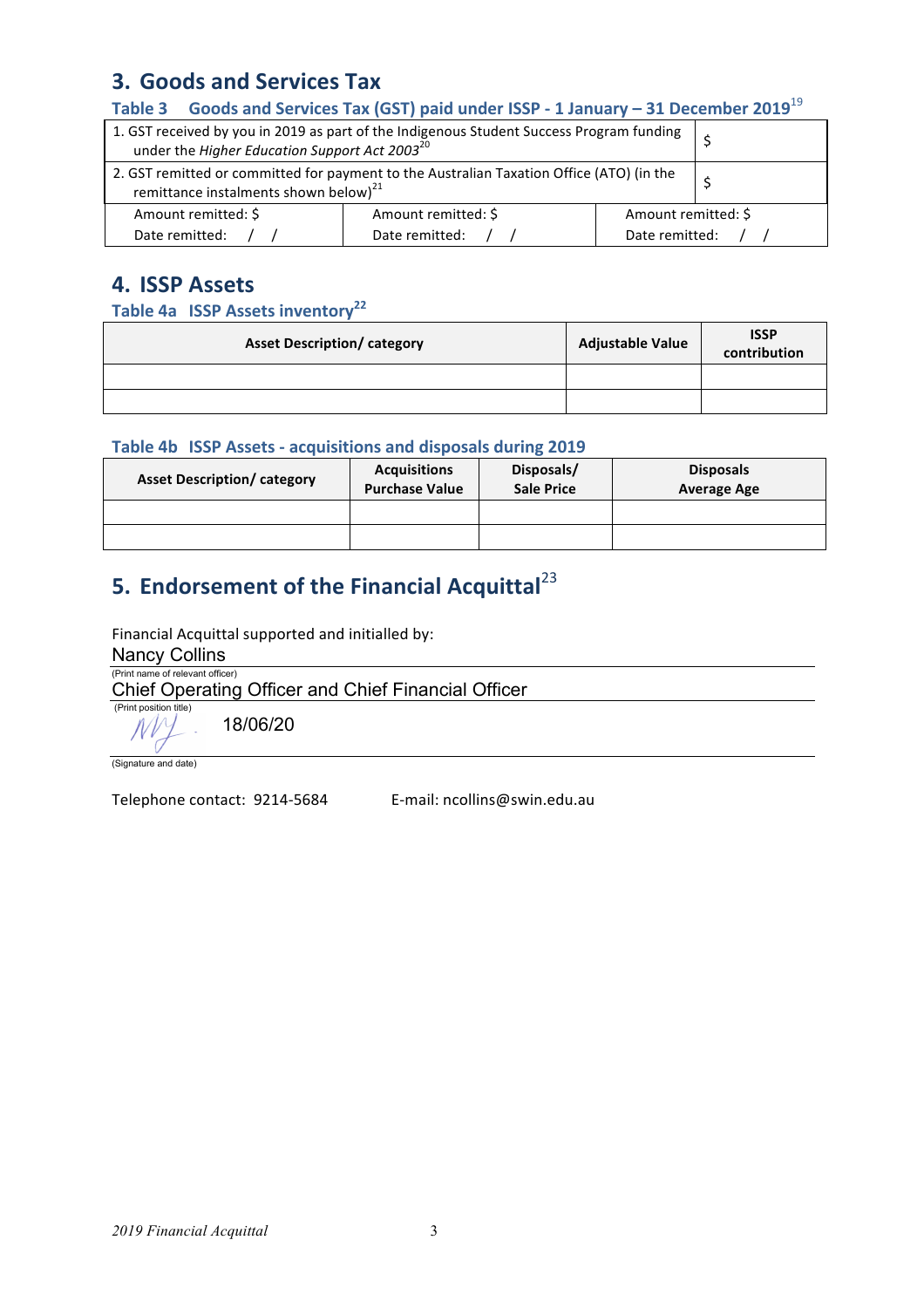# **INDIGENOUS STUDENT SUCCESS PROGRAMME 2019 CERTIFICATION**

*Complete this certification after reading the completed 2019 Performance Report and 2019 Financial* Acquittal for the Indigenous Student Success Programme.

|                                                                                                                                                                                                                                                                         | I certify that:                                                                                                                                                                                                                                                                      |  |  |  |
|-------------------------------------------------------------------------------------------------------------------------------------------------------------------------------------------------------------------------------------------------------------------------|--------------------------------------------------------------------------------------------------------------------------------------------------------------------------------------------------------------------------------------------------------------------------------------|--|--|--|
| (i)                                                                                                                                                                                                                                                                     | the Institution has met the eligibility requirements of the Indigenous Student Success<br>Programme as set out in guidelines and the Higher Education Support Act 2003; and                                                                                                          |  |  |  |
| (ii)                                                                                                                                                                                                                                                                    | the 2019 Indigenous Student Success Programme Performance report presents an accurate<br>summary of the Institution's use of program funds and of other activities undertaken by the<br>Institution to improve Aboriginal and Torres Strait Islander student and staff outcomes; and |  |  |  |
| (iii)                                                                                                                                                                                                                                                                   | the 2019 Indigenous Student Success Programme financial acquittal represents a complete,<br>true and correct summary of transactions that took place during 2019 under the Indigenous<br>Student Success Programme; and                                                              |  |  |  |
| Indigenous Student Success Programme Funds and any interest earned or royalties/income<br>(iv)<br>derived from these Funds was expended on activities consistent with the Indigenous<br>Student Success Programme guidelines and the Higher Education Support Act 2003. |                                                                                                                                                                                                                                                                                      |  |  |  |
|                                                                                                                                                                                                                                                                         | I understand that:                                                                                                                                                                                                                                                                   |  |  |  |
| (i)                                                                                                                                                                                                                                                                     | the Minister or the Minister's delegate may seek further information to support this<br>certification; and                                                                                                                                                                           |  |  |  |
| (ii)<br>in the event that I have not remitted GST paid under the Agreement to the Australian<br>Taxation Office, that it is my obligation to remit those amounts, as required under the<br>A New Tax System (Goods and Services Tax) Act 1999; and                      |                                                                                                                                                                                                                                                                                      |  |  |  |
| (iii)<br>it is an offence under the <i>Criminal Code Act 1995</i> to provide false or misleading information.                                                                                                                                                           |                                                                                                                                                                                                                                                                                      |  |  |  |
| Certification recommended by university's Indigenous Governance Mechanism:                                                                                                                                                                                              |                                                                                                                                                                                                                                                                                      |  |  |  |
| Name:                                                                                                                                                                                                                                                                   | Dr. Andrew Peters                                                                                                                                                                                                                                                                    |  |  |  |
| Title:                                                                                                                                                                                                                                                                  | Deputy Chair, Swinburne ISSP Governance Committee                                                                                                                                                                                                                                    |  |  |  |
| Signed:                                                                                                                                                                                                                                                                 | 24/6/2020<br>Date:                                                                                                                                                                                                                                                                   |  |  |  |
| Certification made by Vice-Chancellor or equivalent delegate:                                                                                                                                                                                                           |                                                                                                                                                                                                                                                                                      |  |  |  |
| Name:                                                                                                                                                                                                                                                                   | Professor Linda Kristjanson, AO                                                                                                                                                                                                                                                      |  |  |  |
| Title:                                                                                                                                                                                                                                                                  | <b>Vice-Chancellor and President</b>                                                                                                                                                                                                                                                 |  |  |  |
| Signed:                                                                                                                                                                                                                                                                 | 24 June 2020<br>Date:                                                                                                                                                                                                                                                                |  |  |  |